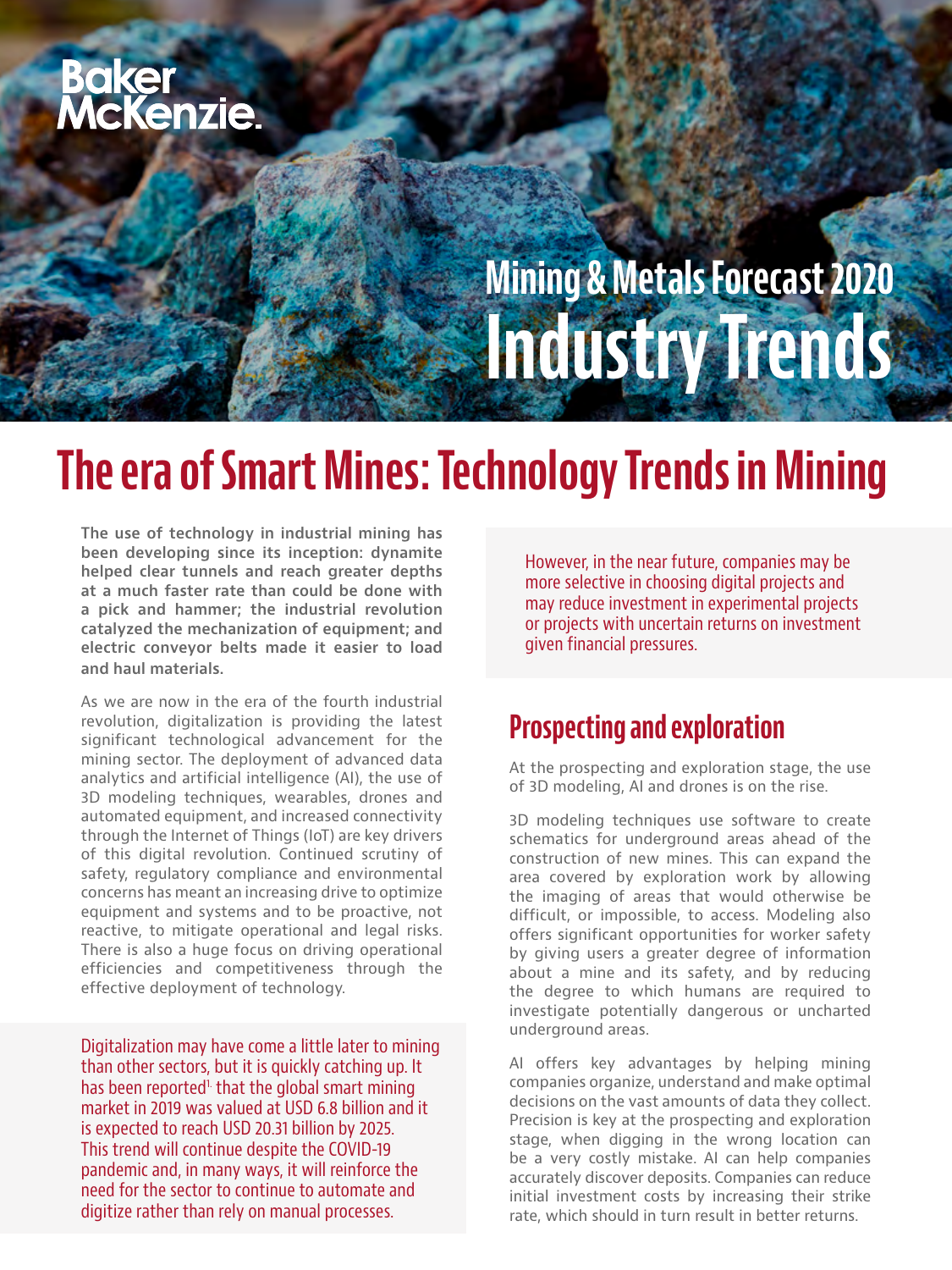## Baker<br>McKenzie.

Drone technology has seen rapid improvement in recent years. The use of drones can drive impressive reductions in labor costs and improvements in data collection. For example, one drone can now carry out the same aerial surveying work that was previously done by a helicopter crew. Improved AI technology built into a drone enables the drone to better understand the environment and terrain it is aerially surveying and help companies make better decisions on where exploration should be targeted.

### Development and production

Digital technology is also having a significant impact on development and production.

For example, automation technology — together with improvements in  $AI - can vastly$  improve operational and cost efficiencies, particularly with the use of autonomous vehicles, drillers and haulage systems. Self-driving trucks are able to navigate through narrow tunnels without a human driver. Autonomous haulage systems (AHS) can safely move and transport far more materials than a human workforce could, resulting in increased productivity gains and safety. In 2019, a global mining company launched the world's first automated heavy-haul rail network capable of moving approximately 1 million tons of iron ore a day. In addition, certain heavy equipment manufacturers have found that organizations using AHS technology have reported productivity gains of more than 20% since implementing their AHS technology.

Automation introduces obvious advantages at an operational, production and staffing level in an industry where labor costs are high. The removal of workers from dangerous working conditions also increases the health and safety of mining operations.

AI is also being employed to improve operational efficiency, safety and production workflow, such as predicting the distributions of minerals more effectively to increase mining efficiency.

Connected and smart devices are being deployed in a range of scenarios. For example, real-time data from smart sensors attached to mining equipment and systems can help optimize equipment performance and enable preventative maintenance before equipment fails, saving time and money and reducing health and safety risks.

Just as the IoT is making our homes "smart," new mines are being constructed with the IoT in mind and the creation of one of the world's first intelligent mines is due to start production in 2021. This mine will implement systems connecting all components of the mining value chain, which is expected to enable the mining operator to analyze vast quantities of data in real time and make optimal decisions to generate efficiencies across its production and operations.

In addition to automation and AI, wearables are being used to provide real-time data on the locations of workers, help track workers' fitness for work and monitor health and safety risks.

Virtual and simulated reality and digital twins are being used by mining companies to run advanced simulations, enable enhanced monitoring of equipment and operations and increase precision in mining operations. VR/AR (virtual reality/ augmented reality) can be used to provide immersive training for employees, allowing employees to prepare for difficult events in a safe environment. It also offers great potential for forensics and incident investigations.

### The legal seam

With the increased deployment of 5G technology, mining's digital disruption continues, with the promise of ever-smarter mines. Nevertheless, with this new technology come some new legal and regulatory challenges. The use of AI and automated technologies creates questions regarding the responsible use of technology and sustainability.

Recently, Baker McKenzie assisted a Fortune 100 global manufacturer of mining equipment in a USD 150 million transaction to license its autonomous mining technology for use at one of the largest producing gold and copper mines in Australia. This transaction will provide the Australian mine with the first autonomous haul truck fleet used at an open pit gold mine. Baker McKenzie advised its global client on the structure and all material aspects of the transaction, including data rights, data use programs, intellectual property ownership and product liability issues.